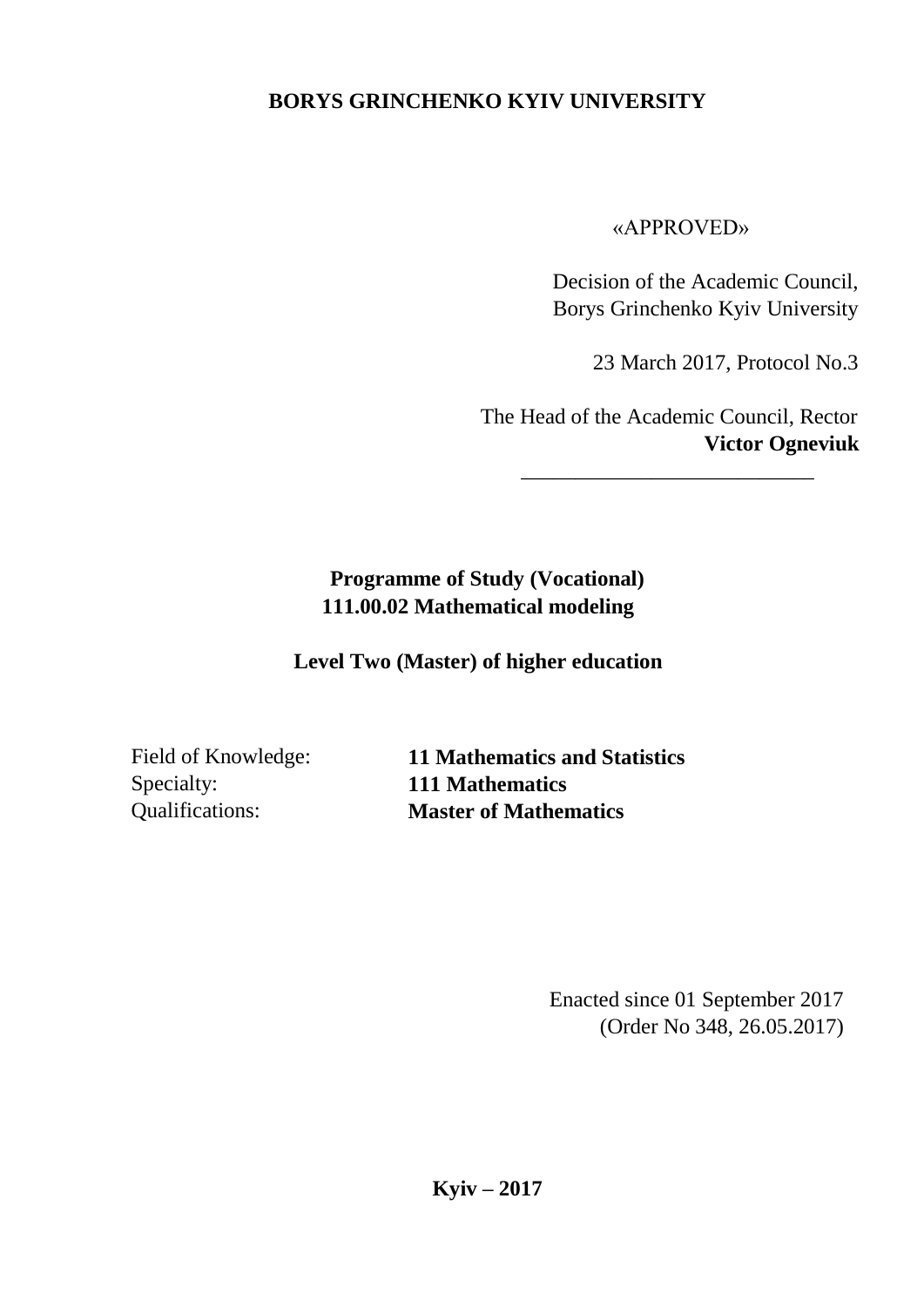# **LETTER OF APPROVAL Programme of Study (Vocational)**

| The Chair of Information Technologies and Mathematics                              |                    |
|------------------------------------------------------------------------------------|--------------------|
| Protocol No 1, 10 January 2017                                                     |                    |
| The Head of the Chair                                                              | Oksana Lytvyn      |
|                                                                                    |                    |
| The Academic Council of the Faculty of Information Technologies<br>and Management  |                    |
| Protocol No 6, 15 March 2017                                                       |                    |
| The Head of the Academic Council                                                   | Alla Mykhatska     |
| The Head of the SMC of Standardization<br>and Quality Education<br>$\ldots$ . 2017 | Olha Leontieva     |
| Vice-Rector on Academic Affairs<br>$\frac{1}{2}$ . 2017                            | Oleksii Zhyltsov   |
| <b>SRL</b> Education Internationalization                                          |                    |
| The Head                                                                           | Olha Vyhovska      |
| $\frac{1}{2}$ . 2017                                                               |                    |
| Vice-Rector for Research                                                           |                    |
|                                                                                    | Nataliia Vinnikova |
| . 2017                                                                             |                    |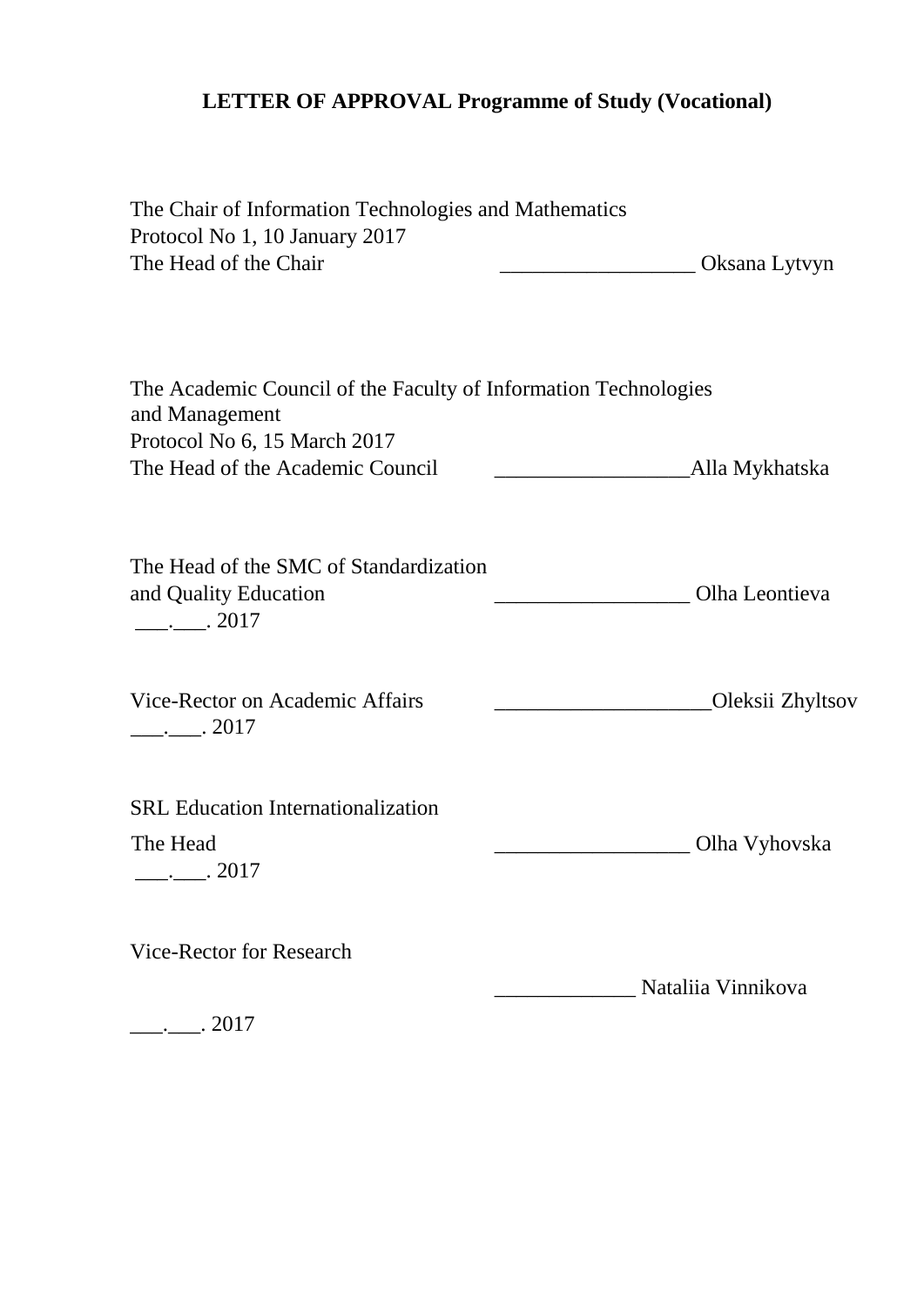### **PREAMBLE**

The programme of study (vocational) complies with the Law of Ukraine "On Higher Education", 01.07.2015, No.1556-VІІ, and the Draft of the Standard for Higher Education of Ukraine in the field of knowledge 111 Mathematics for Level Two (Master) of higher education by the project group:

*The head of the project group –* Proshkin, Volodymyr, Ph.D. in Pedagogics, Associate Professor, Professor of the Chair of Information Technologies and **Mathematics** 

#### *The members of the project group:*

Astafieva, Maria, Candidate of physical and mathematical sciences, Associate Professor, Associate Professor of the Chair of Information Technologies and **Mathematics** 

Molchanov, Ihor, Ph.D. in physical and mathematical sciences, Professor, Professor of the Chair of Information Technologies and Mathematics, Vice-Rector on methodological and educational work

#### *External Reviewers:*

Liashko, Serhii, Corresponding Member of the National Academy of Sciences of Ukraine, Ph.D. in physical and mathematical sciences, Professor, the Head of the Chair of Computational Mathematics, Taras Shevchenko National University of Kyiv

Chernei, Ruslan, Candidate of physical and mathematical sciences, Associate Professor, Associate Professor of the Chair of Mathematics, National University of Kyiv-Mohyla Academy

Programme of Study (Vocational) was introduced on 1 September, 2017

The term of Vocational revision ime for vears

Actualized:

| Date of Review of the<br><b>PS/Amendments to PS</b> | 25.04.2019 |  |
|-----------------------------------------------------|------------|--|
| Signature:                                          |            |  |
| <b>PS</b> Guarantor                                 |            |  |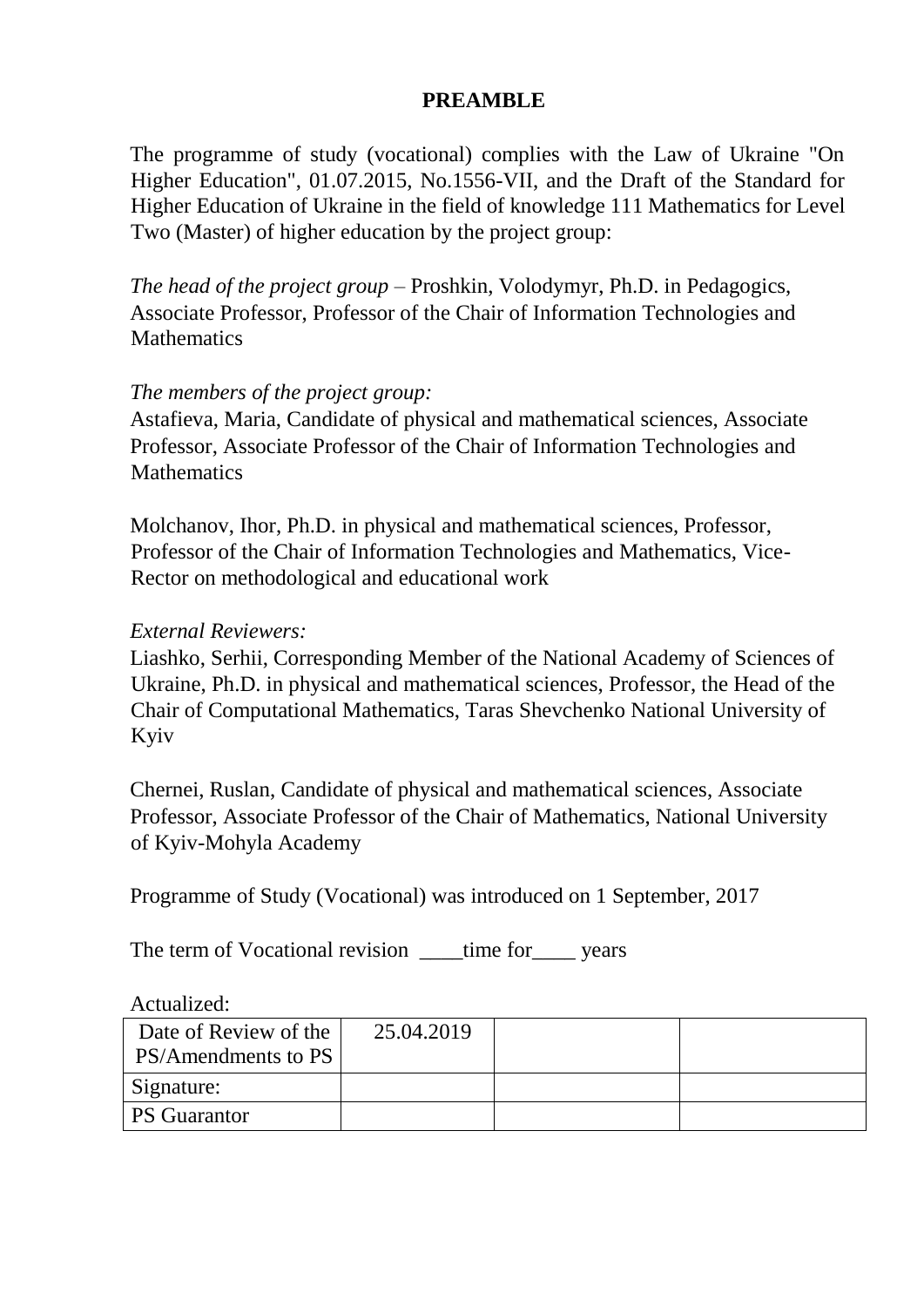# **I. Profile of the Programme of study (Vocational) 111 Mathematics**

| 1 – General information        |                                                           |  |  |  |  |
|--------------------------------|-----------------------------------------------------------|--|--|--|--|
| The full name of the           | Boris Grinchenko Kyiv University                          |  |  |  |  |
| higher education               | Faculty of Information Technologies and Management        |  |  |  |  |
| institution and the            |                                                           |  |  |  |  |
| structural unit                |                                                           |  |  |  |  |
| Degree of higher               | <b>Master</b>                                             |  |  |  |  |
| education                      | Major: $111$ – mathematics                                |  |  |  |  |
|                                | Program of study: 111.00.02 – Mathematical modeling       |  |  |  |  |
| <b>Official name of the</b>    | $111.00.02$ – Mathematical model                          |  |  |  |  |
| programme of study             |                                                           |  |  |  |  |
| Type of diploma and            | 90 credits ECTS Master degree, unitary term               |  |  |  |  |
| term of study according        | of study: 1 year 4 months                                 |  |  |  |  |
| to the programme               |                                                           |  |  |  |  |
| <b>Availability of</b>         | Accredited in 2017                                        |  |  |  |  |
| accreditation                  |                                                           |  |  |  |  |
| <b>Cycle / Level</b>           | Level Two (Master) /Level 7 of the National Qualification |  |  |  |  |
|                                | <b>Framework of Ukraine</b>                               |  |  |  |  |
| The education level            | Level One (Bachelor) of higher education                  |  |  |  |  |
| required to commence           |                                                           |  |  |  |  |
| study under the                |                                                           |  |  |  |  |
| programme                      |                                                           |  |  |  |  |
| Language (s) of                | Ukrainian                                                 |  |  |  |  |
| teaching                       |                                                           |  |  |  |  |
| Validity of the                | 2022                                                      |  |  |  |  |
| programme of study             |                                                           |  |  |  |  |
| <b>Internet address of the</b> | http://kubg.edu.ua                                        |  |  |  |  |
| permanent placement of         |                                                           |  |  |  |  |
| the description of the         |                                                           |  |  |  |  |
| programme of study             |                                                           |  |  |  |  |

#### **2 – The purpose of the programme of study (vocational)**

To provide students with profound training in the field of Mathematics, emphasised on modern mathematical theories and methods that have wide application in different fields of science and practice, mastering the basics and methods of mathematical modeling; to provide knowledge and form the appropriate competencies for further education, development of research skills, independent pedagogical work on the corresponding profile **3 - Characteristics of the programme of study** 

| 3 - Characterístics of the programme of study |                                                                  |  |  |  |  |  |
|-----------------------------------------------|------------------------------------------------------------------|--|--|--|--|--|
| Subject area                                  | - Objects of study and /or activity: mathematical structures,    |  |  |  |  |  |
|                                               | concepts, and ideas for modeling and development of theory in    |  |  |  |  |  |
|                                               | order to explain and/or optimize natural-technological or socio- |  |  |  |  |  |
|                                               | economic phenomenons.                                            |  |  |  |  |  |
|                                               |                                                                  |  |  |  |  |  |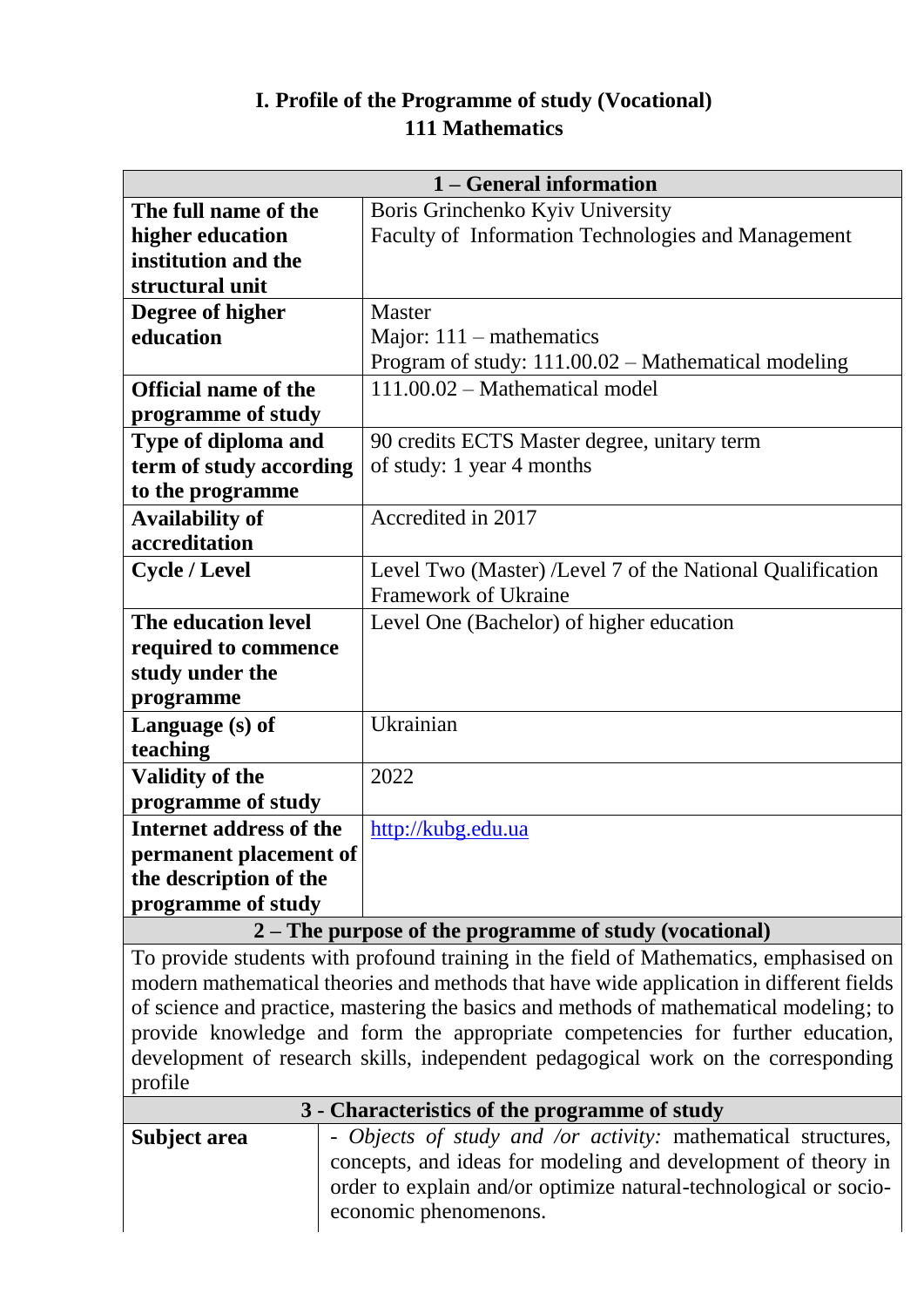|                                                    | Learning objectives: formation of complex knowledge and<br>skills for use in professional activities in the field of mathematics,<br>development of mathematical theories, mathematical modeling,<br>analysis and solution of applied problems.                                                                                                                                                          |  |  |  |  |  |
|----------------------------------------------------|----------------------------------------------------------------------------------------------------------------------------------------------------------------------------------------------------------------------------------------------------------------------------------------------------------------------------------------------------------------------------------------------------------|--|--|--|--|--|
|                                                    | The theoretical content of the subject area is: mathematical<br>models allow analyzing and processing the data of scientific,<br>natural, technical, economic, sociological research, build the basis<br>of scientific and educational activities in the field of mathematics<br>and statistics and contribute to the development and creation of<br>new information technologies.                       |  |  |  |  |  |
|                                                    | Methods, techniques, and technologies: the applicant of<br>higher education must master the methods of mathematical<br>modeling,<br>information, software<br>and<br>communication<br>technologies; the skills of scientific and production, design,<br>organizational and management activities; the ability to<br>pedagogical and educational activities in the field of mathematics<br>and statistics. |  |  |  |  |  |
|                                                    | <i>Instruments and equipment:</i> computer and network                                                                                                                                                                                                                                                                                                                                                   |  |  |  |  |  |
|                                                    | programmable devices.                                                                                                                                                                                                                                                                                                                                                                                    |  |  |  |  |  |
|                                                    | The proportion of the volumes of the general and professional                                                                                                                                                                                                                                                                                                                                            |  |  |  |  |  |
|                                                    | components and optional parts: 3:1                                                                                                                                                                                                                                                                                                                                                                       |  |  |  |  |  |
|                                                    | Field practice share: 13.5 ECTS credits (15%)                                                                                                                                                                                                                                                                                                                                                            |  |  |  |  |  |
| <b>Orientation of the</b><br>programme of<br>study | Vocational                                                                                                                                                                                                                                                                                                                                                                                               |  |  |  |  |  |
| The main focus of<br>the programme of<br>study     | Educational and professional program aimed at mathematical<br>modeling                                                                                                                                                                                                                                                                                                                                   |  |  |  |  |  |
| <b>Specific features of</b>                        | - the program provides for the study of mathematical modeling                                                                                                                                                                                                                                                                                                                                            |  |  |  |  |  |
| the programme                                      | in applied areas to choose from Economics, Finance,                                                                                                                                                                                                                                                                                                                                                      |  |  |  |  |  |
|                                                    | Information Technology, Education, Social sphere;<br>- the program provides the theoretical and practical study of the                                                                                                                                                                                                                                                                                   |  |  |  |  |  |
|                                                    | main disciplines in the field of teaching methods in higher                                                                                                                                                                                                                                                                                                                                              |  |  |  |  |  |
|                                                    | education (mathematical disciplines), including productive                                                                                                                                                                                                                                                                                                                                               |  |  |  |  |  |
|                                                    | assistant practice.                                                                                                                                                                                                                                                                                                                                                                                      |  |  |  |  |  |
|                                                    | 4 – Eligibility of graduates to                                                                                                                                                                                                                                                                                                                                                                          |  |  |  |  |  |
|                                                    | employment and further studying                                                                                                                                                                                                                                                                                                                                                                          |  |  |  |  |  |
| Employment                                         | 2310-teacher (higher education institutions - assistant, teacher)<br>2121.2-mathematician:<br>actuary,<br>mathematician-analyst<br>of                                                                                                                                                                                                                                                                    |  |  |  |  |  |
|                                                    | operations research (sectoral research institutes, departments of<br>modeling in positions related to analytics,<br>mathematical<br>mathematical modeling, forecasting; financial institutions,                                                                                                                                                                                                          |  |  |  |  |  |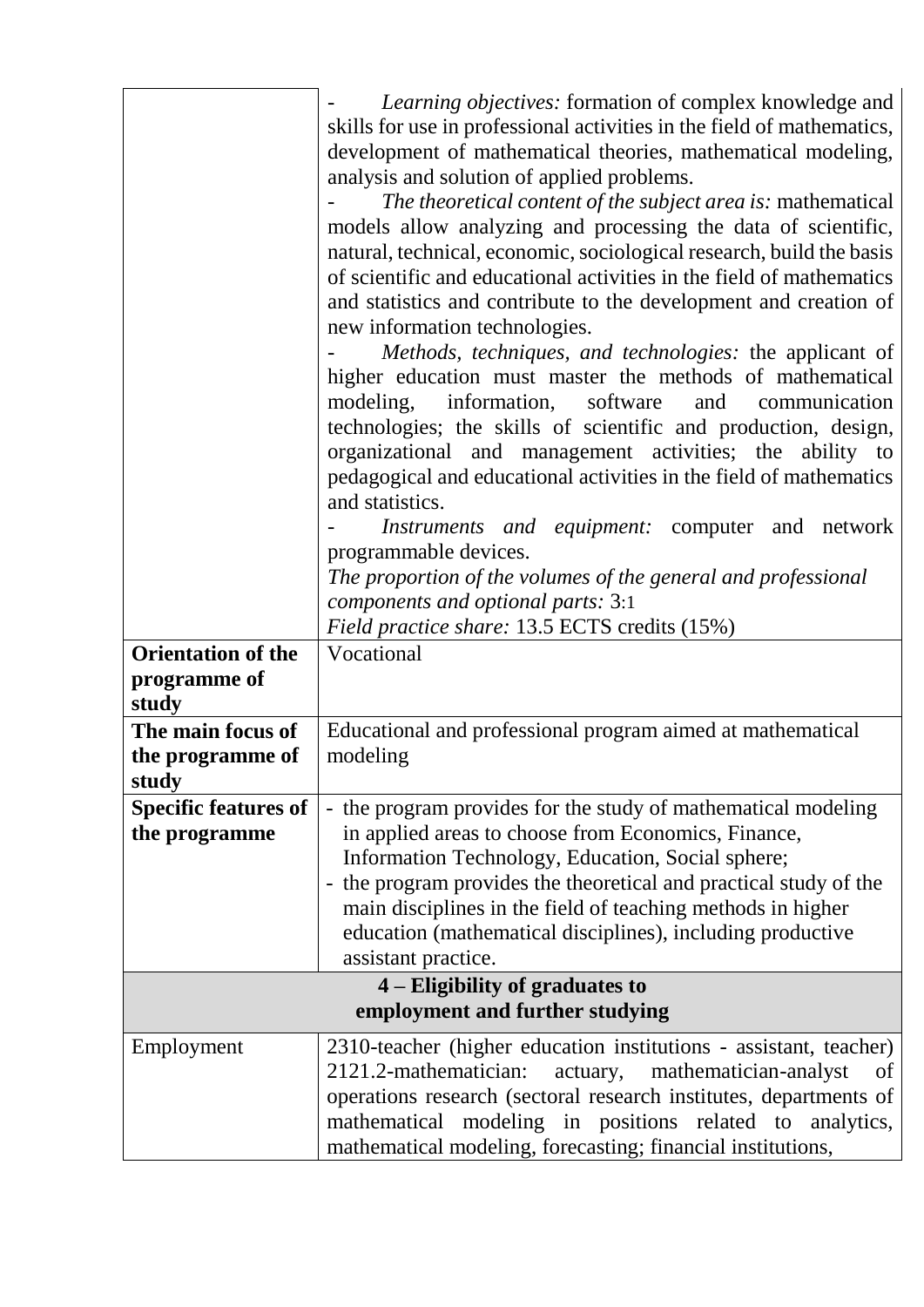|                     | insurance companies, statistical offices, IT companies, audit           |
|---------------------|-------------------------------------------------------------------------|
|                     | firms, industrial enterprises, public service institutions in           |
|                     | positions related to analysis and forecasting, optimization and         |
|                     | rationalization, operations research)                                   |
| Further training    | The possibility of obtaining an education at the third                  |
|                     | (educational and scientific) level in the field of mathematics,         |
|                     | applied mathematics, computer science, and related sciences             |
|                     | 5 – Teaching and assessment                                             |
| Teaching and        | Based on the principles of student-centered and personal                |
| learning            | approach; implemented through training based on research,               |
|                     | strengthening of practical and creative orientation in the form of      |
|                     | a combination of lectures, practical training, self-study and           |
|                     | research using elements of distance learning, the solution of           |
|                     | applied problems, the implementation of projects, industrial            |
|                     | practices, training and protection of qualification master's work       |
| Assessment          | Cumulative score-rating system, which provides for the                  |
|                     | evaluation of students for all types of classroom and                   |
|                     | extracurricular educational activity (current, modular, final           |
|                     | control); modular control works, individual calculation and             |
|                     | design works, testing, tests, practice reports, exams, certification    |
|                     | 6 – Programme competencies                                              |
| Integral competence | The ability to solve complex mathematical problems and                  |
|                     | practical problems in professional activities or in the learning        |
|                     | process, which involves research and/or innovation and is               |
|                     | characterized by the complexity and/or uncertainty of the               |
|                     | conditions                                                              |
| General             | <b>GC-1</b> The ability to solve the problem comprehensively. The       |
| competencies (GC)   | ability to identify the scientific crux of the problems in the          |
|                     | professional field, to find adequate ways to solve them; to master      |
|                     | the systematic, holistic approach of the analysis and assessment        |
|                     | of the situation.                                                       |
|                     | GC-2 Critical thinking. The ability to analyze, verify, and             |
|                     | evaluate the completeness and reliability of information in the         |
|                     | course of the professional activity, if necessary, to supplement        |
|                     | and synthesize the missing information.                                 |
|                     | <b>GC-3</b> Creativity. Producing new ideas, creative approach to their |
|                     | implementation; ability to innovate.                                    |
|                     | <b>GC-4</b> Human resorces management. The ability to take initiative   |
|                     | and exercise leadership functions in the team to achieve a              |
|                     | common goal; the ability to manage projects, organize teamwork,         |
|                     | set goals, make and implement decisions; evaluate and ensure the        |
|                     | effectiveness of teamwork; the ability to manage the strategic          |
|                     | development of the team in the process of the professional<br>activity. |
|                     |                                                                         |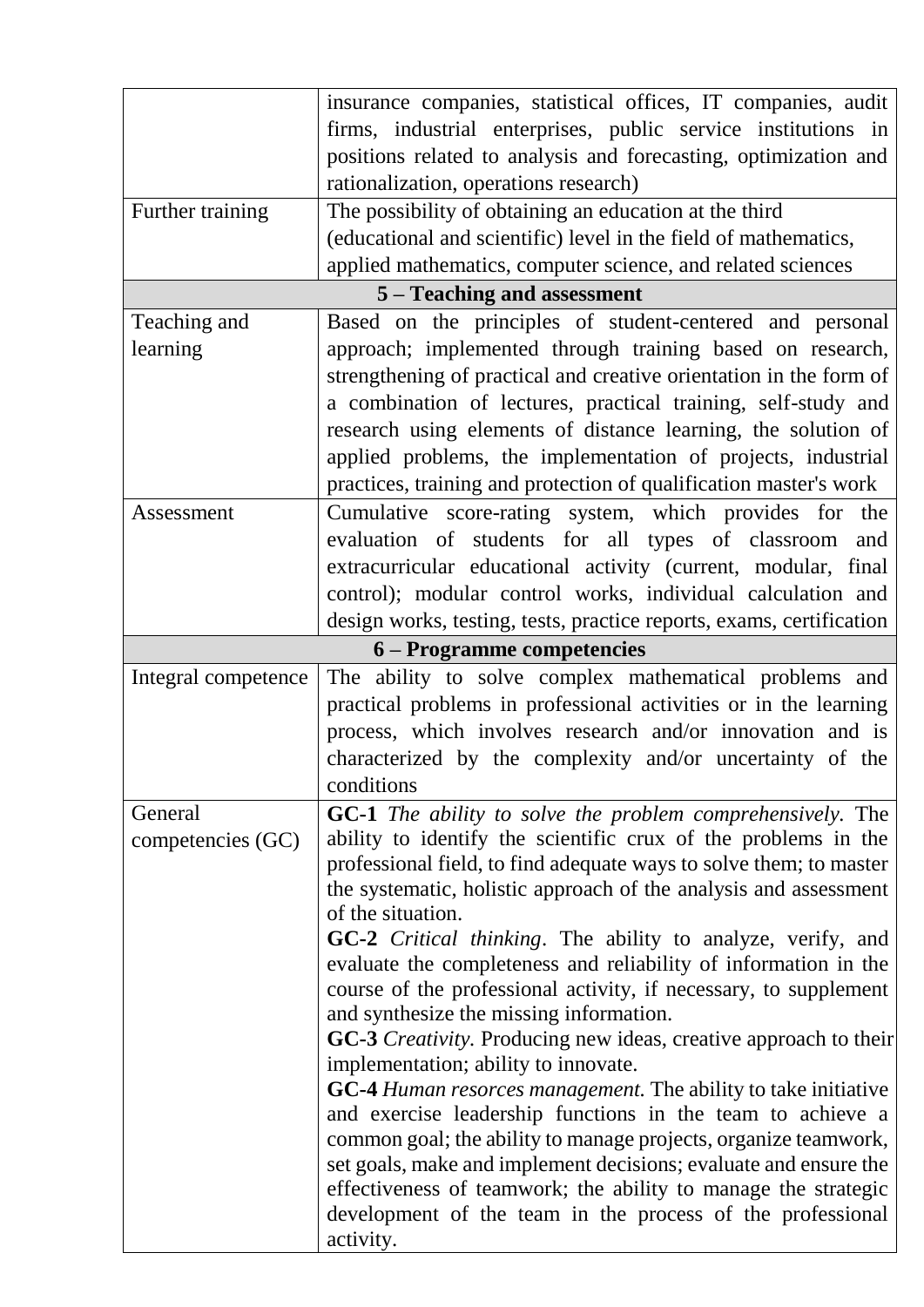|                 | <b>GC-5</b> <i>Coordination with others</i> . Ability and willingness to carry |
|-----------------|--------------------------------------------------------------------------------|
|                 | out collective projects, to take responsibility for the work of a              |
|                 | particular group; ability to lead a discussion, defending one's point          |
|                 | of view.                                                                       |
|                 | GC-6 <i>Communication</i> . Ability to written and oral communication          |
|                 | in Ukrainian language and at least in one of the common European               |
|                 | languages; ability to speak clearly, to be convincing; skills of               |
|                 | interpersonal relations; skills of effective use of modern                     |
|                 | communication technologies.                                                    |
|                 | GC-7 Emotional intelligence. Awareness of one's own emotional                  |
|                 | state, self-control, and self-regulation; self-respect and confidence;         |
|                 | ability to overcome difficulties, stress resistance; optimistic attitude,      |
|                 | initiative, being determined to obtain positive result.                        |
|                 | <b>GC-8</b> Cognitive flexibility. The ability to acquire new knowledge,       |
|                 | skills and to integrate them with possessed ones; the ability to               |
|                 | analyze the phenomenon, situation, problem, taking into account                |
|                 | different options, factors, and causes; the ability to adapt thinking          |
|                 | for solving problems in changed conditions or unusual situations.              |
|                 | GC-9 Focus on high results. The need to deliver quality work; ability          |
|                 | to plan the stages and progress of work, to assess and ensure the              |
|                 | quality of work performed, to present the results and justify the propo-       |
|                 | sed solution in a modern technical, scientific and professional level.         |
|                 | <b>GC-10</b> The judgments wording and decision-making. Ability to             |
|                 | orient in various views of the problem and its solutions, to form own          |
|                 | opinion; to be able to formulate the problem, to choose the optimal            |
|                 | solutions, to analyze and comprehend the optimal decision, and to              |
|                 | present it convincingly.                                                       |
|                 | GC-11 Information and ICT literacy. The ability to search, process             |
|                 | and analyse necessary information from various sources, in order to            |
|                 | find the solution for educational, scientific and professional tasks,          |
|                 | in compliance with ethical and legal standards; skills in the use of           |
|                 | information and communication, computer technologies as a tool                 |
|                 | for knowledge and skills acquisition, as well as the presentation of           |
|                 | problems, challenges, and results, etc.                                        |
| Professional    | PC-1 Knowledge and understanding. Specialized conceptual                       |
| competence (PC) | knowledge acquired in the learning process at the level of the                 |
|                 | latest achievements, which are the basis for original thinking,                |
|                 | research and/or innovation; the ability to use the acquired                    |
|                 | knowledge in practical professional activities.                                |
|                 | <b>PC-2</b> Research skills. Ability to understand the essence of the          |
|                 | problem, the task statement, to choose and use appropriate                     |
|                 | and organizational procedures for its solution<br>methods                      |
|                 | (resolution), research or innovative activity, to evaluate the results         |
|                 | critically, to determine the prospects for further development of              |
|                 | the studied and related topics/                                                |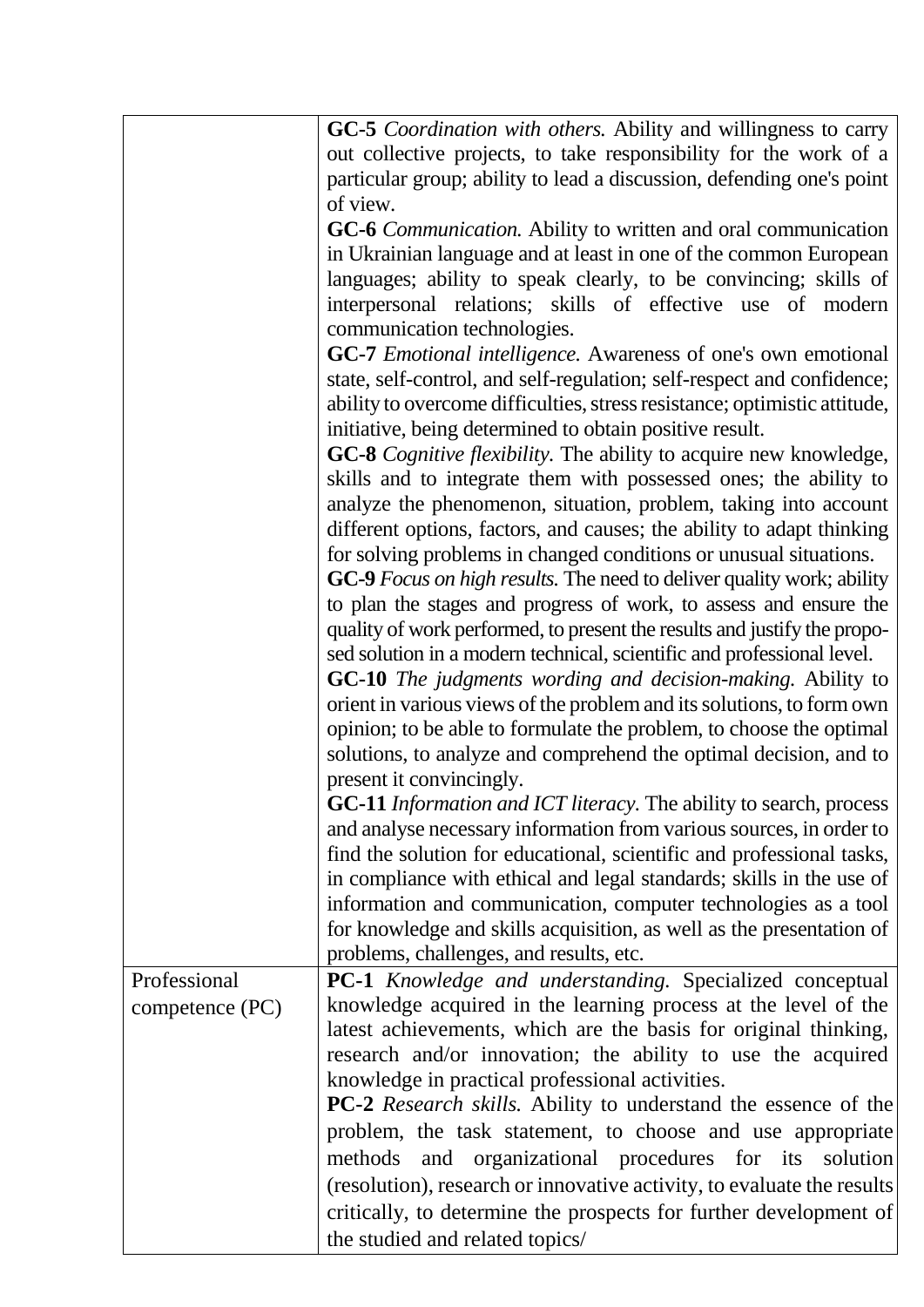| <b>PC-3</b> Solution to the problems. Ability to think critically and<br>to solve complex tasks and problems that require<br>interdisciplinary approaches, updating, and integration of<br>knowledge, often in the context of incomplete/insufficient<br>information and conflicting requirements. |
|----------------------------------------------------------------------------------------------------------------------------------------------------------------------------------------------------------------------------------------------------------------------------------------------------|
| PC-4 <i>Modeling</i> . The ability to transfer mathematical<br>knowledge in non-mathematical contexts, to develop<br>adequate mathematical models of real processes and                                                                                                                            |
| phenomenons, to study them by choosing appropriate<br>methods, including computer methods, and interpret the<br>results of the study in terms of the researched process<br>(phenomenon).                                                                                                           |
|                                                                                                                                                                                                                                                                                                    |
| PC-5 Information competence. Ability and willingness for                                                                                                                                                                                                                                           |
| the effective use of knowledge and skills and application of                                                                                                                                                                                                                                       |
| modern means of information and computer technologies                                                                                                                                                                                                                                              |
| application software and mathematical packages for the<br>solution of mathematical problems and other professional                                                                                                                                                                                 |
| purposes.                                                                                                                                                                                                                                                                                          |
| PC-6 Creativity and innovation. Ability to independently<br>develop projects through creative application of existing and/or                                                                                                                                                                       |
| generation of new mathematical ideas; ability to develop new                                                                                                                                                                                                                                       |
| and/or improve existing mathematical methods of analysis,                                                                                                                                                                                                                                          |
| modeling, forecasting, solving new problems in new fields of                                                                                                                                                                                                                                       |
| knowledge.                                                                                                                                                                                                                                                                                         |
| <b>PC-7</b> <i>Communication</i> . The ability to submit mathematical                                                                                                                                                                                                                              |
| reasonings and conclusions in a form suitable for the target                                                                                                                                                                                                                                       |
| audience, both orally and in writing, as well as to understand                                                                                                                                                                                                                                     |
| the mathematical considerations of other persons involved in                                                                                                                                                                                                                                       |
| solving the same problem.                                                                                                                                                                                                                                                                          |
| PC-8 Self-education and further training. Ability to selfedu-                                                                                                                                                                                                                                      |
| cation and professional development in the field of                                                                                                                                                                                                                                                |
| mathematics, didactics, educational technologies based on                                                                                                                                                                                                                                          |
| innovative approaches.                                                                                                                                                                                                                                                                             |
| <b>PC-9</b> Teaching skills. The possession of the didactic                                                                                                                                                                                                                                        |
| knowledge of the processes and methods of teaching and                                                                                                                                                                                                                                             |
| learning mathematics, awareness of the latest educational                                                                                                                                                                                                                                          |
| technologies and the ability to use them in practical teaching.                                                                                                                                                                                                                                    |
| 7 – Programme learning outcomes (PLO)                                                                                                                                                                                                                                                              |
| <b>Knowledge and understanding</b>                                                                                                                                                                                                                                                                 |
| <b>PLO-K-1</b> Demonstrate at the level of application a thorough                                                                                                                                                                                                                                  |
| knowledge of the basic conceptions and facts of linear algebra                                                                                                                                                                                                                                     |
| and matrix theory, analytical and differential geometry,                                                                                                                                                                                                                                           |
| differential and integral calculus of the function of real and                                                                                                                                                                                                                                     |
| complex variables, real variables, series theory, differentials,                                                                                                                                                                                                                                   |
| logic and set theory, discrete mathematics, probability theory                                                                                                                                                                                                                                     |
|                                                                                                                                                                                                                                                                                                    |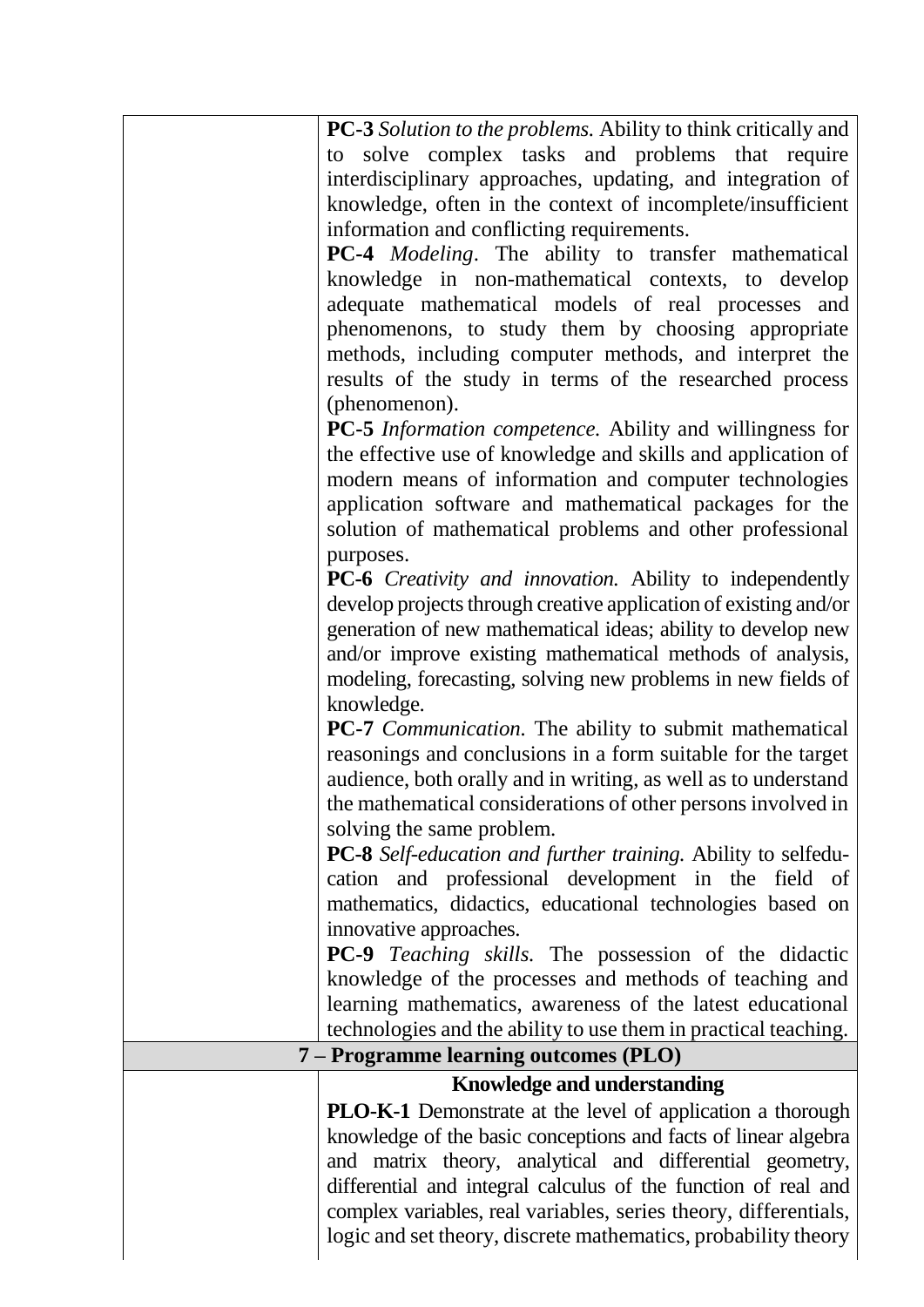and mathematical statistics, as well as reproduce the knowledge of certain special sections of higher and applied mathematics (applied functional analysis, theory of dynamic systems, algebraic topology) in the volume, necessary for the possession of the mathematical apparatus of the relevant field of knowledge and the use of mathematical methods in the chosen profession.

**PLO-K-2** Know the basics of mathematical disciplines and theories that study models of natural and social processes.

**PLO-K-3** Know and understand mathematical methods of analysis, forecasting and evaluation of model parameters; the main approaches to the transformation of the mathematical model into a computer, qualitative and quantitative research of the constructed model, analysis and interpretation of the results obtained during modeling.

**PLO-K-4** Demonstrate knowledge and understanding of the connection between individual sections of theoretical and applied mathematics with economic processes and theories for constructing effective economic models.

**PLO-K-5** Understand and explain the place of mathematics in science in general and in the philosophical systems of philosophers (Plato, Aristotle, Descartes, Leibniz, Kant), the nature of mathematical knowledge, the structure of mathematical knowledge, the reason for its effectiveness in other fields; know and understand the fundamental and applied aspects of science in mathematics.

**PLO-K-6** Know and understand the limits of applicability of various mathematical theories, methods, tools.

**PLO-K-7** Possess the basics of psychological and pedagogical disciplines, the knowledge of didactics and methods of teaching mathematics to the extent necessary for professional teaching in high school.

**PLO-K-8** Have knowledge of building competent communication in the educational and scientific process, professional activity.

#### **Skills**

**PLO-S-1** Carry out logical reasoning, build a proof of mathematical facts competently by using classical methods of proving (from the opposite, mathematical induction, constructive method, etc.).

**PLO-S-2** Read and understand the fundamental sections of mathematical literature and demonstrate mastery of their reproduction in a reasoned oral and/or written report.

**PLO-S-3** Demonstrate the ability to use fundamental mathematical laws in solving theoretical and applied mathematical problems and problems that require, in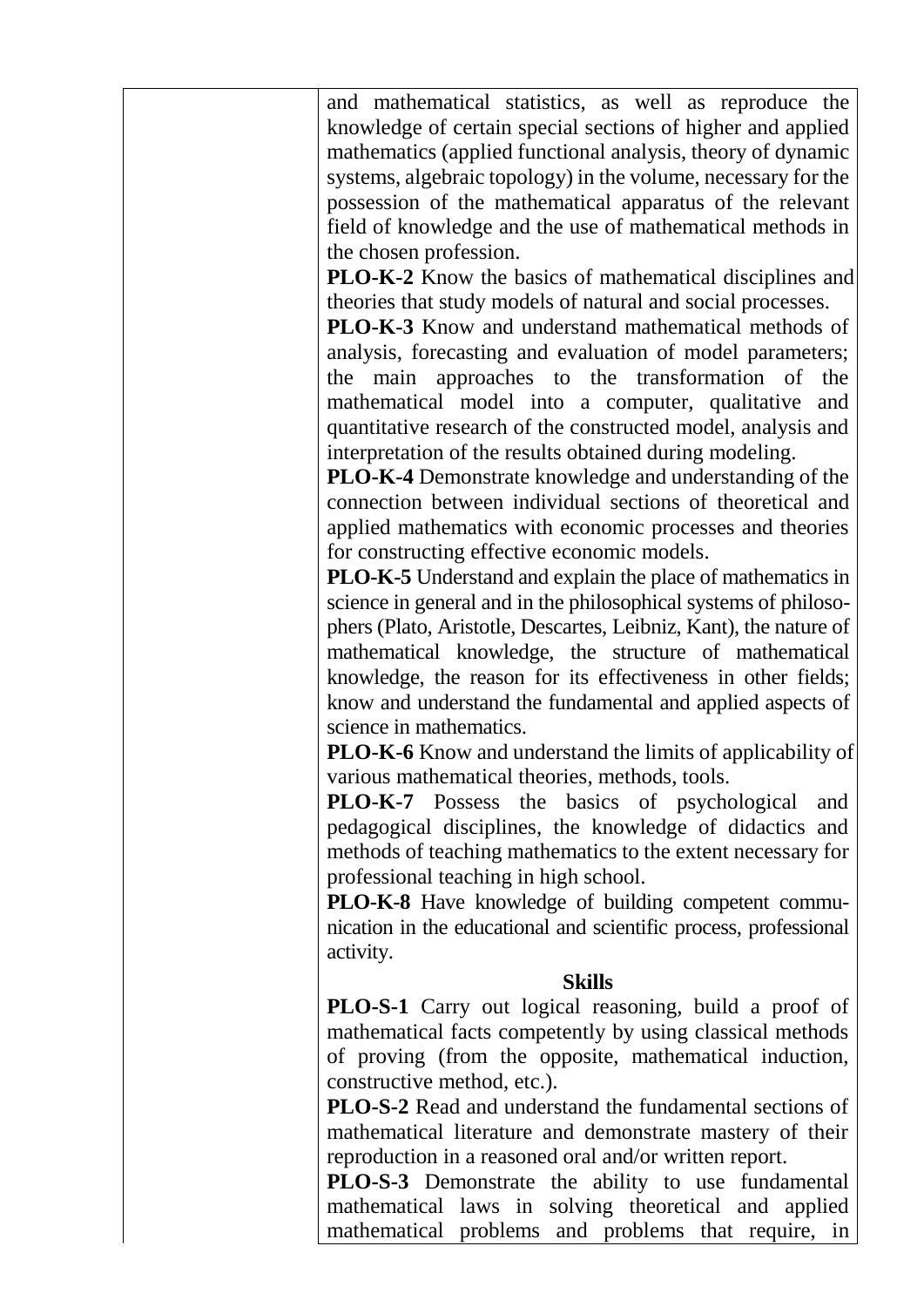particular, the integration of acquired knowledge, methods from various branches of mathematics, including multicriteria problems and problems with incomplete data.

**PLO-S-4** Recognize mathematical structures in other (nonmathematical) theories; translate problems from other fields into the language of mathematics and solve them by methods of mathematical modeling.

**PLO-S-5** Communicate professional knowledge, own justifications, and conclusions to experts and the general public; orally and in writing to communicate in native and foreign languages in scientific, industrial and social spheres of activity with professional issues.

**PLO-S-6** Demonstrate certain research skills, the ability to solve a task/problem, to perform an innovative task (work planning, research, finding solutions/obtaining results, formulation of conclusions, and presentation of results) independently or under the guidance of a specialist (teacher, researcher or professional practitioner).

**PLO-S-7** Apply computer technologies, applied mathematical packages, other software products, information resources for the solution of mathematical problems, modeling, analysis of models, for other professional purposes.

**PLO-S-8** Apply new approaches to develop a strategy for decision-making in complex unpredictable conditions.

**PLO-S-9** Have the ability to organize collective activities and implement complex projects, taking into account available resources and time constraints.

**PLO-S-10** Be aware of the limitations of one's own knowledge and the need for continuous training, to demonstrate the ability of rational ways to independently search for sources of information on a certain range of issues, including foreign languages, to analyze the found information, to replenish their knowledge and acquire skills. **PLO-S-11** Demonstrate the ability to apply the latest educational technologies in professional activities, willingness, and ability to learn from positive experience, to improve teaching skills through self-education.

**PLO-S-12** Demonstrate the ability to work in a team, acting ethically and responsibly.

**PLO-S-13** Be able to formulate a mathematical pedagogical problem, to find and analyze the correspondence between the task and the existing models, to choose the optimal solutions, to analyze and comprehend the obtained solution, to present the results of the work and to justify the proposed solutions at the modern scientific, technical and professional level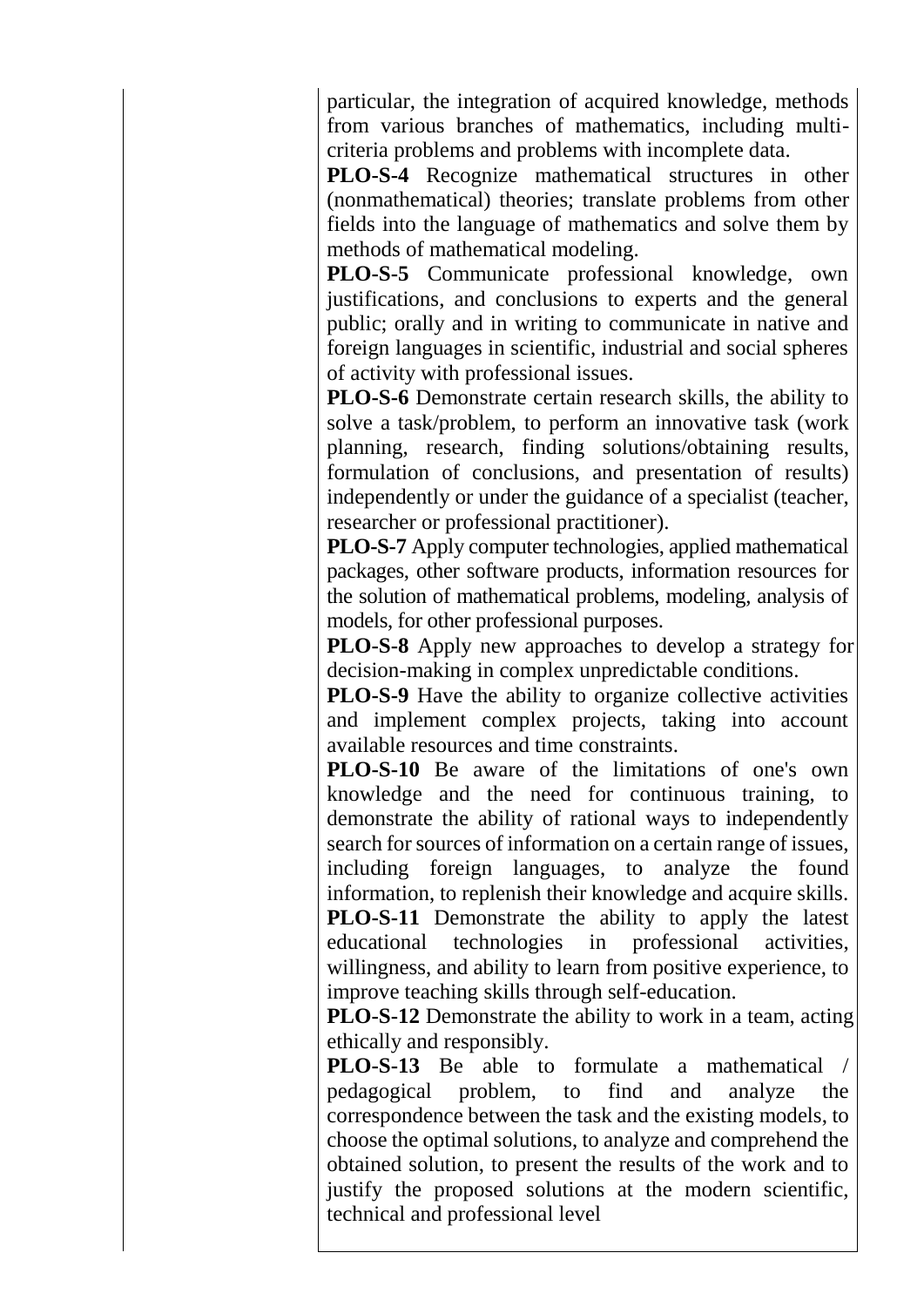|                                         | 8 – Resource support for the implementation of the programme                                                                                                                                                                                                                                                                                                                                                                                                                                                                                                                                                                                                                                                                                                                                                                                                                      |
|-----------------------------------------|-----------------------------------------------------------------------------------------------------------------------------------------------------------------------------------------------------------------------------------------------------------------------------------------------------------------------------------------------------------------------------------------------------------------------------------------------------------------------------------------------------------------------------------------------------------------------------------------------------------------------------------------------------------------------------------------------------------------------------------------------------------------------------------------------------------------------------------------------------------------------------------|
| Personnel support                       | Personnel support of the educational program consists of<br>the faculty of the Department of information technology<br>and mathematics of the Faculty of information technology<br>and management. The teaching staff of Taras Shevchenko<br>National University of Kyiv and National Pedagogical<br>Dragomanov University is involved in the teaching of<br>individual disciplines in accordance with their competence<br>and experience.<br>The practice-oriented nature of the educational program<br>involves wide participation of practitioners, corresponding<br>to the direction of the program, which enhances the<br>synergetic relationship of theoretical and practical training.<br>The head of the project group and the teaching staff, which<br>ensures its implementation, meets the requirements defined<br>by the License conditions for the implementation of |
|                                         | educational activities of educational institutions.                                                                                                                                                                                                                                                                                                                                                                                                                                                                                                                                                                                                                                                                                                                                                                                                                               |
| Material and<br>technical support       | Specially equipped with hardware and software, visual and<br>methodological<br>materials, computer classes<br>and<br>competence development centers, namely: center for living<br>mathematics, laboratory of embedded systems and 3D-<br>modeling, the center for modeling and programming, the<br>center for educational technologies                                                                                                                                                                                                                                                                                                                                                                                                                                                                                                                                            |
| Information and                         | Library electronic resources, electronic<br>scientific                                                                                                                                                                                                                                                                                                                                                                                                                                                                                                                                                                                                                                                                                                                                                                                                                            |
| educationalmethodolo<br>gical support   | publications, e-learning courses with the possibility of<br>distance learning and independent study, cloud services.                                                                                                                                                                                                                                                                                                                                                                                                                                                                                                                                                                                                                                                                                                                                                              |
|                                         | 9 – Academic mobility                                                                                                                                                                                                                                                                                                                                                                                                                                                                                                                                                                                                                                                                                                                                                                                                                                                             |
| <b>National Credit</b><br>Mobility      |                                                                                                                                                                                                                                                                                                                                                                                                                                                                                                                                                                                                                                                                                                                                                                                                                                                                                   |
| <b>International Credit</b><br>Mobility | The regulation on the procedure of realization of the right<br>to academic mobility of participants of the educational<br>process of the University was put into effect by the order of<br>30.09.2016. The signing of agreements on student mobility<br>with universities of European countries in the framework<br>of the Erasmus + programme KA1. Among them: the<br>University of Vilnius (Lithuania), University<br><sub>of</sub><br>Constantine the Philosopher in Nitra (Slovakia), University<br>of Extremadura (Spain), University of Silesia in Katowice<br>(Poland), Academy of Jan Dlugosz in Czestochowa<br>(Poland), University of Ostrava (Czech Republic),<br>University of Lisbon (Portugal) and other                                                                                                                                                            |
| Studying of foreign<br>higher           | According to the license, training of foreigners and<br>stateless persons is provided                                                                                                                                                                                                                                                                                                                                                                                                                                                                                                                                                                                                                                                                                                                                                                                             |
| education learners                      |                                                                                                                                                                                                                                                                                                                                                                                                                                                                                                                                                                                                                                                                                                                                                                                                                                                                                   |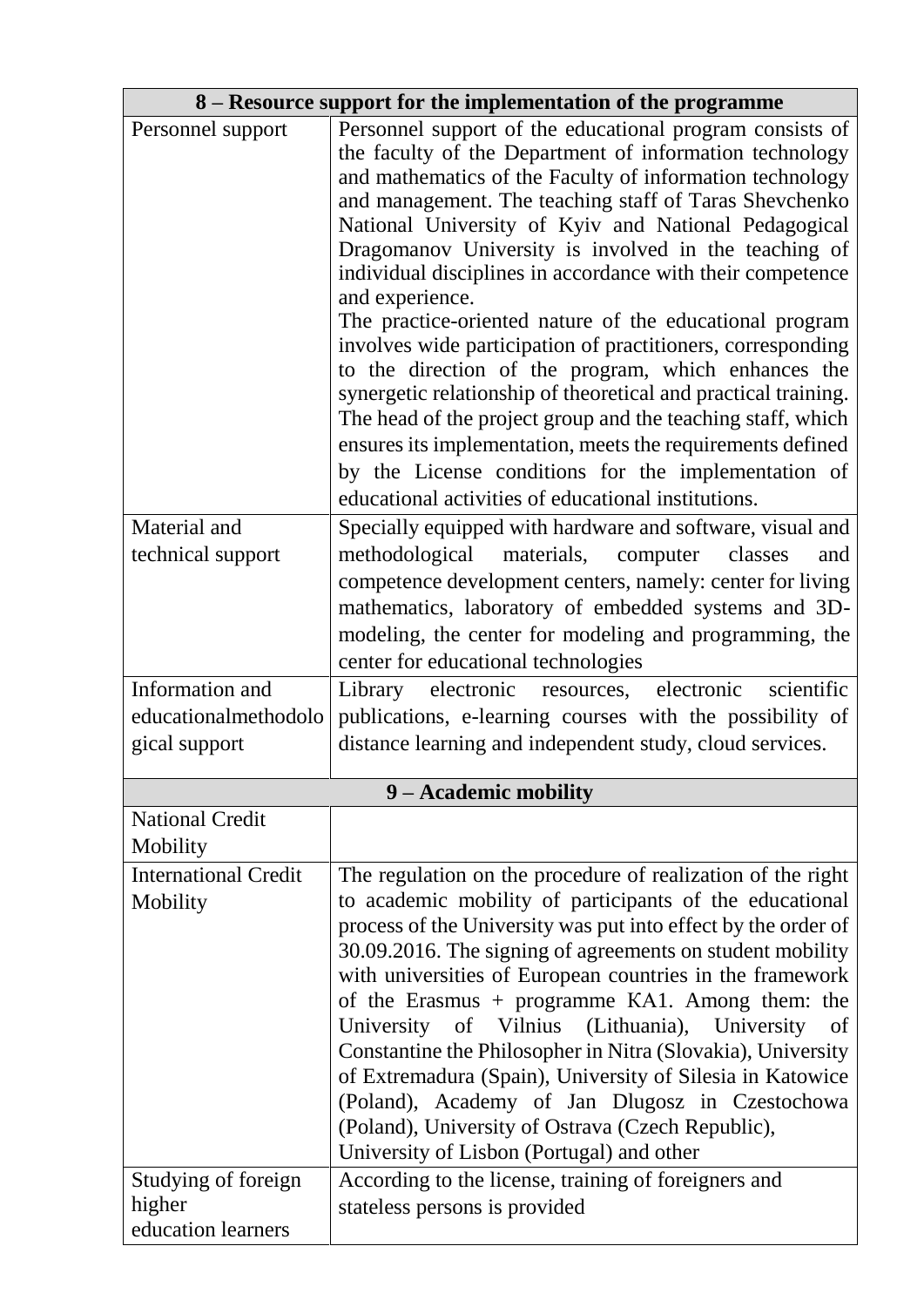# **II. The List of the Components of the Programme of Study (vocational) and Their Logical Coherence**

# 2.1. The List of the Components of PS

| Component<br>Code | Components of the Programme of Study (academic<br>discipline, practice, degree paper) | Credits<br><b>ECTS</b> | The Form of<br>the Final |  |  |  |  |
|-------------------|---------------------------------------------------------------------------------------|------------------------|--------------------------|--|--|--|--|
|                   |                                                                                       |                        | Control                  |  |  |  |  |
| $\mathbf{1}$      | 3<br>$\overline{2}$                                                                   |                        |                          |  |  |  |  |
|                   | <b>Formation of professional competencies</b>                                         |                        |                          |  |  |  |  |
|                   | I. Compulsory components of PS                                                        |                        |                          |  |  |  |  |
|                   | 1. Educational disciplines                                                            |                        |                          |  |  |  |  |
| ОДФ.01            | History and philosophy of mathematics                                                 | 4                      | Exam                     |  |  |  |  |
| ОДФ.02            | Foreign language of professional direction                                            | 5                      | Credit                   |  |  |  |  |
| ОДФ.03            | Applied functional analysis                                                           | $\overline{4}$         | Exam                     |  |  |  |  |
| ОДФ.04            | Dynamic systems                                                                       | 5                      | Exam                     |  |  |  |  |
| ОДФ.05            | Mathematical modeling                                                                 | 8                      | Exam                     |  |  |  |  |
|                   | 1. Fundamentals of mathematical modeling                                              | $\overline{2}$         |                          |  |  |  |  |
|                   | 2. System analysis                                                                    | $\mathfrak{Z}$         |                          |  |  |  |  |
|                   | 3. Forecasting                                                                        | $\mathfrak{Z}$         |                          |  |  |  |  |
| ОДФ.6             | Applied mathematical and computer modeling                                            | 14                     | Exam                     |  |  |  |  |
|                   | 1. Economic and mathematical modeling                                                 | $\overline{4}$         |                          |  |  |  |  |
|                   | 2. Computer simulation of systems and processes                                       | 6                      |                          |  |  |  |  |
|                   | 3. Computer mathematics systems                                                       | $\overline{4}$         |                          |  |  |  |  |
| ОДФ.7             | Teaching in Higher education                                                          | 8                      | Exam                     |  |  |  |  |
|                   | 1. Pedagogy and psychology of higher education                                        | $\overline{4}$         |                          |  |  |  |  |
|                   | 2. Methods of teaching mathematical disciplines                                       | $\overline{4}$         |                          |  |  |  |  |
|                   | The total amount of the theoretical components                                        | 48                     |                          |  |  |  |  |
|                   | 2. Practice                                                                           |                        |                          |  |  |  |  |
| $O\Pi.1$          | Internship (assistant)                                                                | 6                      | Credit                   |  |  |  |  |
| O <sub>II.2</sub> | Undergraduate                                                                         | 7,5                    | Credit                   |  |  |  |  |
|                   | The total amount of practice                                                          | 13,5                   |                          |  |  |  |  |
|                   | 3. Attestation                                                                        |                        |                          |  |  |  |  |
| OA.1              | Qualification degree paper                                                            | 6                      |                          |  |  |  |  |
|                   | 1. Preparation of the degree paper                                                    | 4,5                    |                          |  |  |  |  |
|                   | 2. Degree paper defense                                                               | 1,5                    |                          |  |  |  |  |
|                   | The total amount of certification                                                     | 6                      |                          |  |  |  |  |
|                   | The total amount of the compulsory components                                         |                        | 67,5                     |  |  |  |  |
|                   | <b>II. Optional components</b>                                                        |                        |                          |  |  |  |  |
| ВД 1.01           | Free choice academic disciplines from the course<br>catalogue                         | 22,5                   | Credits                  |  |  |  |  |
|                   | The total amount of the optional components                                           |                        | 22,5                     |  |  |  |  |
|                   | THE TOTAL AMOUNT OF THE PROGRAMME OF STUDY                                            | 90                     |                          |  |  |  |  |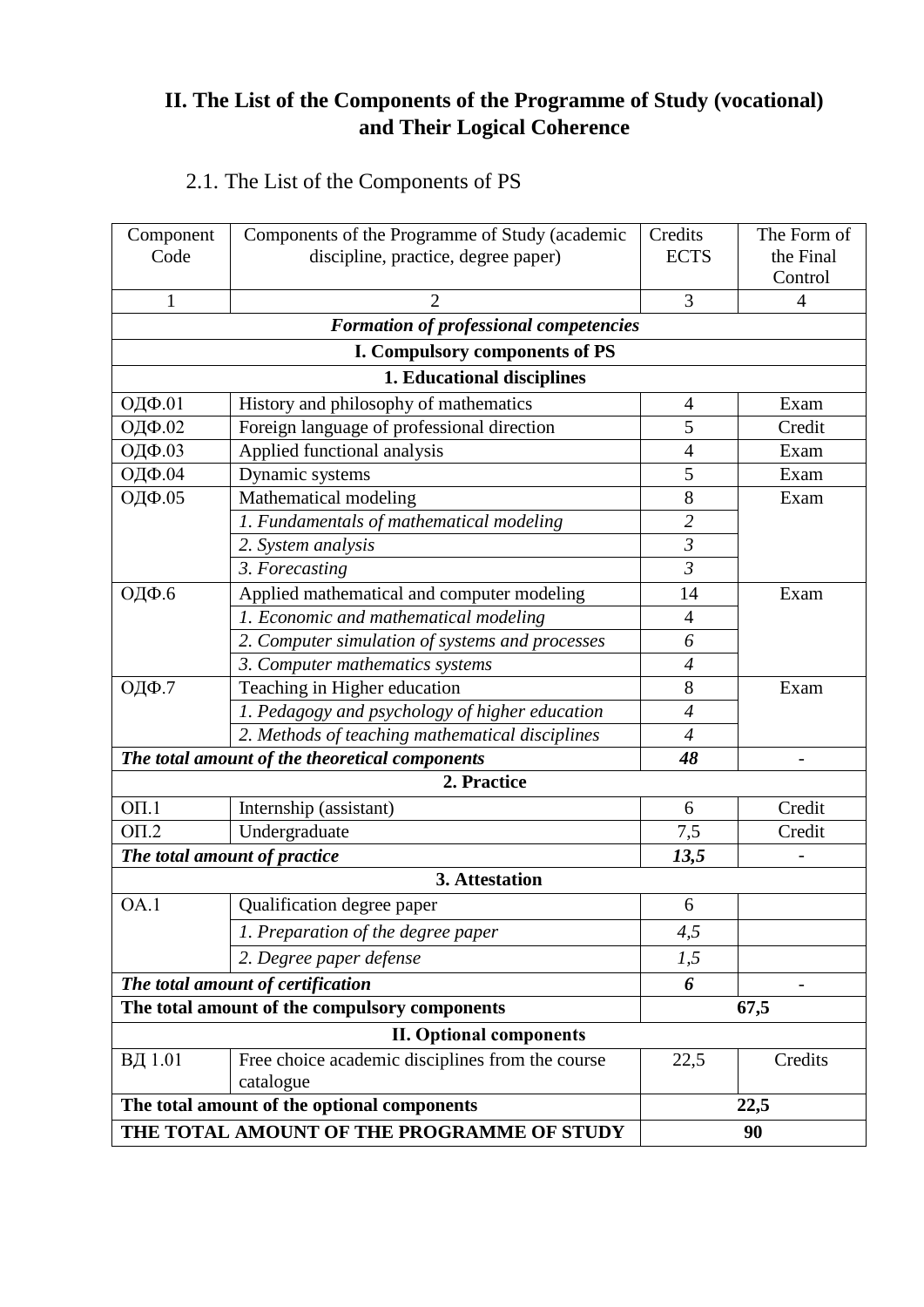### 2.2. Structural-logical scheme of PS

| <b>Semester 1</b><br><b>30 credits ECTS</b>                       | <b>Semester 2</b><br>34,5 credits ECTS                                              | <b>Semester 3</b><br>22,5 credits ECTS                                                |  |  |  |
|-------------------------------------------------------------------|-------------------------------------------------------------------------------------|---------------------------------------------------------------------------------------|--|--|--|
| History and philosophy<br>of mathematics<br>4 credits ECTS        | Applied mathematical<br>and computer modeling<br>14 credits ECTS                    | Free choice academic<br>disciplines from the<br>course catalogue<br>10,5 credits ECTS |  |  |  |
| Foreign language<br>of professional direction<br>5 credits ECTS   | Economic and<br>mathematical modeling<br>4 credits ECTS                             | Internship (assistant)<br>6 credits ECTS                                              |  |  |  |
| <b>Applied functional</b><br>analysis<br>4 credits ECTS           | Computer simulation of<br>systems and processes<br><b>6</b> credits ECTS            | Undergraduate practice,<br>7,5 credits ECTS                                           |  |  |  |
| Dynamic systems<br>5 credits ECTS                                 | <b>Computer mathematics</b><br>systems<br>4 credits ECTS                            | <b>Attestation</b><br>(1,5 credits ECTS)<br>Degree paper defense                      |  |  |  |
| <b>Mathematical modeling</b><br><b>8</b> credits ECTS             | Teaching in Higher<br>education<br>8 credits ECTS                                   |                                                                                       |  |  |  |
| <b>Fundamentals of</b><br>mathematical modeling<br>2 credits ECTS | Pedagogy and psychology<br>of higher education<br>4 credits ECTS                    |                                                                                       |  |  |  |
| System analysis<br>3 credits ECTS                                 | <b>Methods of teaching</b><br>mathematical disciplines<br>4 credits ECTS            |                                                                                       |  |  |  |
| Forecasting<br>3 credits ECTS                                     | Free choice academic<br>disciplines from the<br>course catalogue<br>12 credits ECTS |                                                                                       |  |  |  |
|                                                                   | Preparation of the<br>degree paper<br>4,5 credits ECTS                              |                                                                                       |  |  |  |

### **III. Form of Attestation of Higher Educational Learners**

The graduate students majoring in 111 Mathematics get attestation in the form of degree paper defense, and they are given the document of the state standard issued to confirm that they are awarded the degree and educational qualification of Master of Mathematics.

The attestation is performed openly and publicly.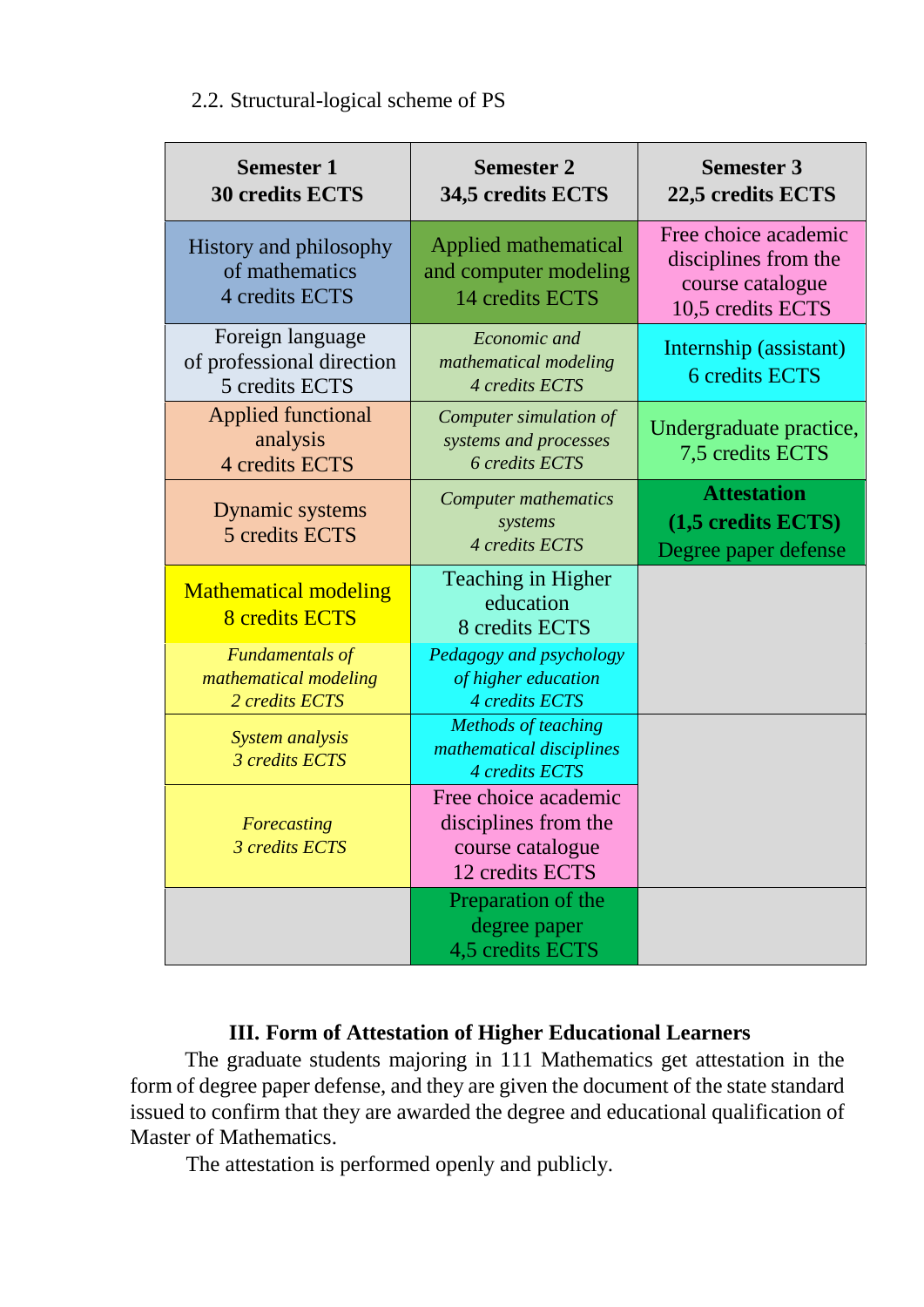|                 | ОДФ.01    | ОДФ.02    | ОДФ.03    | ОДФ.04    | ОДФ.05    | ОДФ.06    | ОДФ.07    | <b>OII.1</b> | <b>OII.2</b> | <b>DA.1</b> | ВД 1.01   |
|-----------------|-----------|-----------|-----------|-----------|-----------|-----------|-----------|--------------|--------------|-------------|-----------|
| GC1             |           |           | $\bullet$ | $\bullet$ | $\bullet$ | $\bullet$ | $\bullet$ | $\bullet$    | $\bullet$    | $\bullet$   | $\bullet$ |
| GC2             | $\bullet$ |           | $\bullet$ | $\bullet$ | $\bullet$ | $\bullet$ | $\bullet$ | $\bullet$    | $\bullet$    | $\bullet$   |           |
| GC3             | $\bullet$ |           | $\bullet$ | $\bullet$ | $\bullet$ | $\bullet$ | $\bullet$ | $\bullet$    | $\bullet$    | $\bullet$   |           |
| GC4             |           |           |           |           |           | $\bullet$ | $\bullet$ | $\bullet$    | $\bullet$    |             |           |
| GC5             |           |           |           |           |           |           |           | $\bullet$    | ٠            |             |           |
| GC6             |           | $\bullet$ |           |           |           |           | ٠         | $\bullet$    | ٠            |             |           |
| GC7             |           |           |           |           |           |           | ٠         | $\bullet$    |              |             | ٠         |
| GC8             |           |           | $\bullet$ | $\bullet$ | $\bullet$ | $\bullet$ |           |              |              |             |           |
| GC9             |           |           |           |           |           |           | $\bullet$ | $\bullet$    | $\bullet$    | $\bullet$   |           |
| GC10            |           |           |           |           | $\bullet$ |           |           | $\bullet$    | $\bullet$    | $\bullet$   |           |
| GC11            |           |           |           |           |           | $\bullet$ |           |              |              | ٠           |           |
| PC1             |           |           | ٠         | $\bullet$ | $\bullet$ |           | ٠         |              |              | ٠           |           |
| PC2             |           |           |           |           | ٠         |           |           |              | $\bullet$    | ٠           |           |
| PC3             |           |           | ٠         | $\bullet$ | ٠         |           | $\bullet$ | $\bullet$    | $\bullet$    | ٠           |           |
| PC4             |           |           | $\bullet$ | $\bullet$ | $\bullet$ | $\bullet$ |           |              | $\bullet$    | $\bullet$   |           |
| PC5             |           |           |           |           |           | $\bullet$ |           |              | $\bullet$    | $\bullet$   |           |
| PC <sub>6</sub> |           |           |           |           | $\bullet$ |           |           | ٠            | $\bullet$    | $\bullet$   |           |
| PC7             | $\bullet$ | $\bullet$ |           |           |           |           | $\bullet$ | $\bullet$    | $\bullet$    |             |           |
| PC8             |           |           | ٠         | $\bullet$ | $\bullet$ | $\bullet$ |           | ٠            | $\bullet$    | $\bullet$   |           |
| PC9             |           |           |           |           |           |           |           | ٠            |              |             |           |

# **IV. Matrix of the Programme Competence Compliance with the Programme Components**